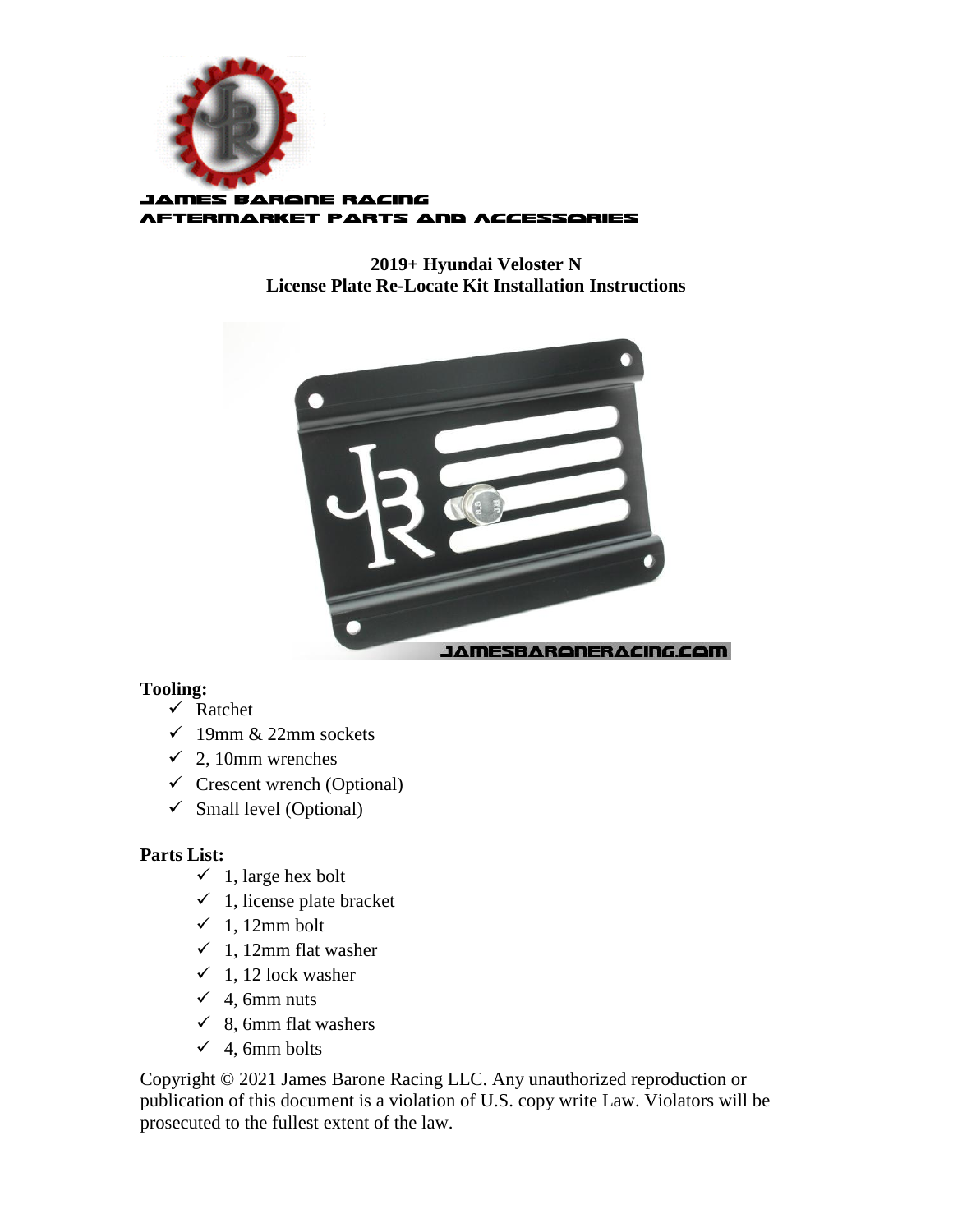1. Press the upper area of the tow hook cover inward and then remove the cover by fishing the ears of the tether through the hole.



2. Install the large hex bolt and tighten to 50ft/lbs



Copyright © 2021 James Barone Racing LLC. Any unauthorized reproduction or publication of this document is a violation of U.S. copy write Law. Violators will be prosecuted to the fullest extent of the law.